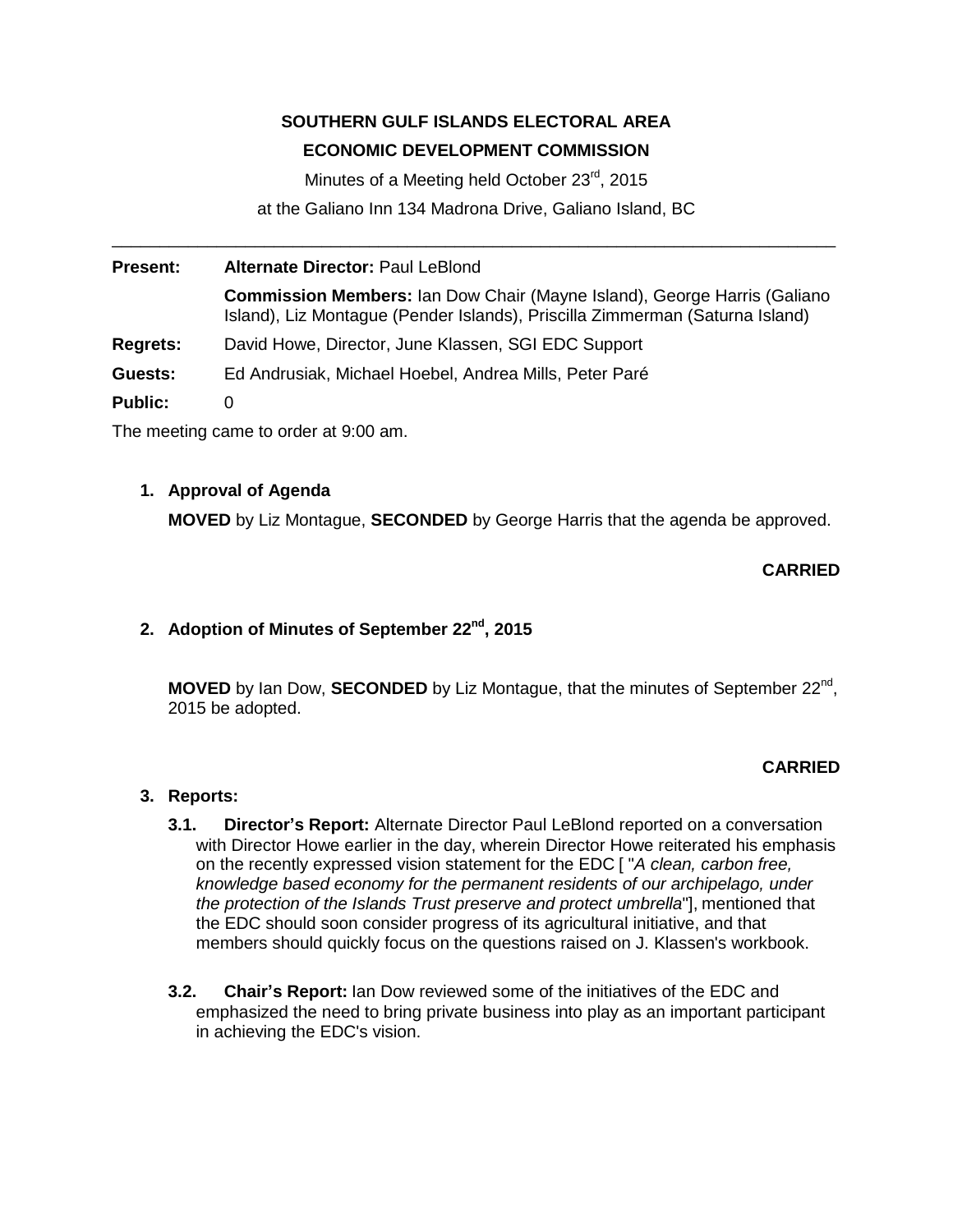#### **3.3. Commissioners' Reports**

- **3.3.1.** Priscilla Zimmerman reported on her support of a group on Saturna Island working towards providing an extension to the Lyall Harbour dock and adjacent camping facilities.
- **3.3.2.** Liz Montague reported on a recent presentation on Pender Island by hydrologist Jim Henderson ["Truths and Misconceptions about Pender Island's Groundwater: Planning for the future" see links on penderconsrvancy.org]. There followed a short discussion on water storage and the use and regulation of grey waters which led to a **MOTION**

**MOVED:** by Liz Montague**, SECONDED** by George Harris that the Southern Gulf Islands Economic Development Commission consider making water management one of its initiatives.

#### **CARRIED**

**3.3.3.** George Harris reported on parking issues on Galiano, on his participation in a recent meeting of the Salt Spring Island Economic Development Commission, and on ideas for cross-border connections with San Juan County in a 2016 Tour des Iles event.

#### **4. Delegations:**

**4.1. Pender Bus:** Peter Paré and Andrea Mills presented the plans and progress towards creating a bus service on Pender Island. Discussion led to a **MOTION.**

**MOVED** by GeorgeHarris and **SECONDED** by Priscilla Zimmerman that the Southern Gulf Islands Economic Development Commission request the Mayne Island Bus Society to investigate expanding their realm of operations to neighboring islands. Commissioner Dow abstained from the vote.

#### **CARRIED**

- **4.2. Broadband:** Michael Hoebel reported on recent developments in electronic communication in the Southern Gulf Islands, noting significant progress in some areas but with significant gaps in others.
- **4.3. Future of the EDC:** Ed Andrusiak offered some ideas on how to move towards the goals expressed in the EDC's vision. A first step would be to work closely within CRD standards, benefiting from June Klassen's support. Introducing the vision to small informal coffee-table groups will help in gathering support and in refining the